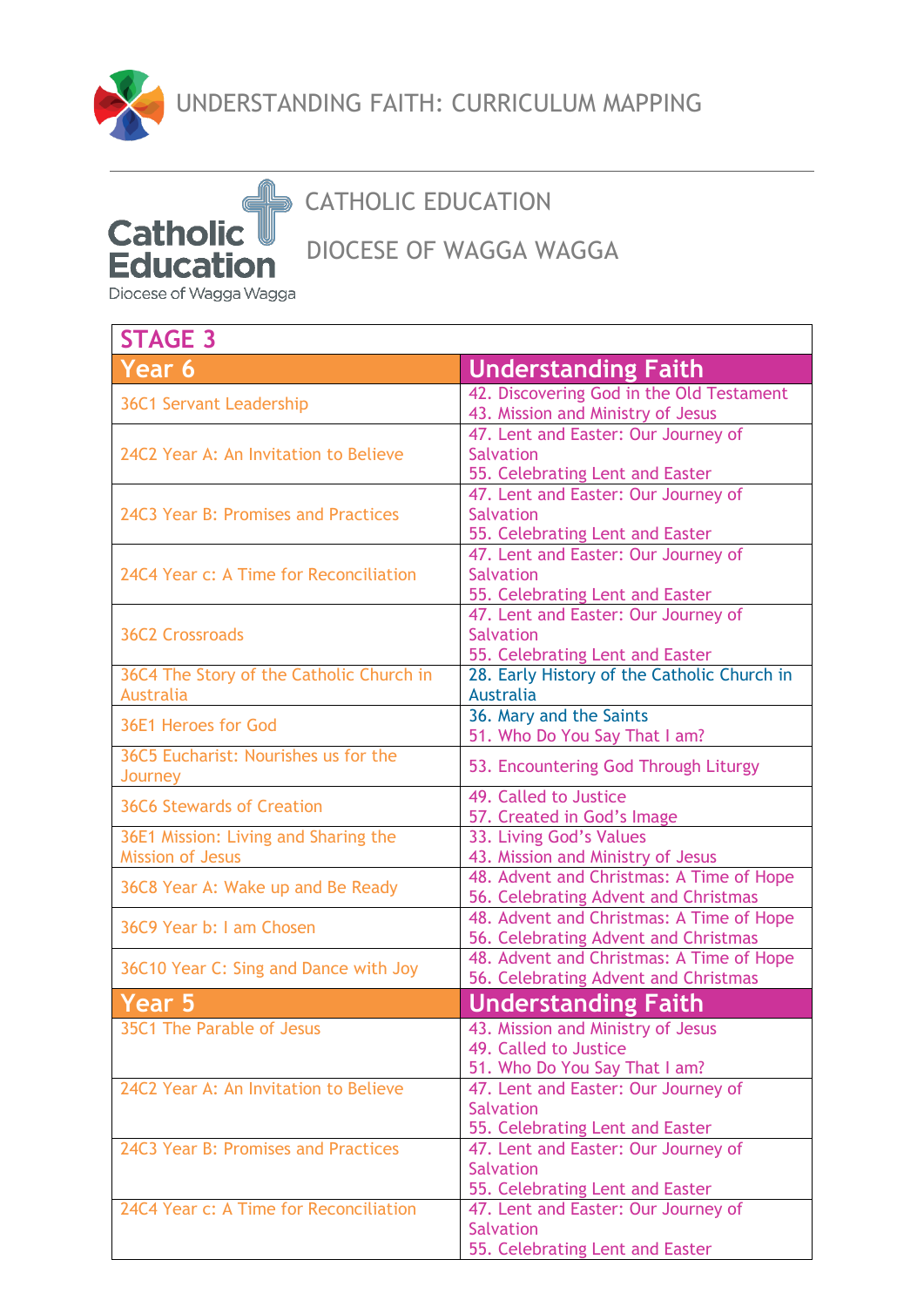| 35C2 The Way of the Cross                | 47. Lent and Easter: Our Journey of         |
|------------------------------------------|---------------------------------------------|
|                                          | Salvation                                   |
|                                          | 55. Celebrating Lent and Easter             |
| 35C3 Follow Me                           | 47. Lent and Easter: Our Journey of         |
|                                          | <b>Salvation</b>                            |
|                                          | 55. Celebrating Lent and Easter             |
| 35C4 Stories of the Early Church         | 44. Beginnings of Judaism, Christianity and |
|                                          | <b>Islam</b>                                |
|                                          | 50. Christian Scriptures                    |
| 35E1 The Story of my Parish              | 28. Early History of the Catholic Church in |
|                                          | <b>Australia</b>                            |
| 35C5 Faith Communities in my Local Area  | 44. Beginnings of Judaism, Christianity and |
|                                          | Islam                                       |
| 35C6 Living the Message of Jesus         | 43. Mission and Ministry of Jesus           |
|                                          | 51. Who Do You Say That I am?               |
| 35E2 Mission: Witnessing and Proclaiming | 43. Mission and Ministry of Jesus           |
| Jesus throughout the world               | 51. Who Do You Say That I am?               |
| 35C7 Year A: God is with Us              | 48. Advent and Christmas: A Time of Hope    |
|                                          | 56. Celebrating Advent and Christmas        |
| 35C8 Year B: Mary the Mother to Be       | 36. Mary and the Saints                     |
|                                          | 48. Advent and Christmas: A Time of Hope    |
|                                          | 56. Celebrating Advent and Christmas        |
| 35C9 Year C: Why me?                     | 48. Advent and Christmas: A Time of Hope    |
|                                          | 56. Celebrating Advent and Christmas        |
| 35C10 The Season of Christmas            | 48. Advent and Christmas: A Time of Hope    |
|                                          | 56. Celebrating Advent and Christmas        |

| <b>STAGE 2</b>                                         |                                                                                                      |
|--------------------------------------------------------|------------------------------------------------------------------------------------------------------|
| Year 4                                                 | <b>Understanding Faith</b>                                                                           |
| 24C1 Talking and Listening to God                      | 29. Prayer: The World's Greatest WiFi                                                                |
| 24C2 Year A: An Invitation to Believe                  | 31. Preparing For and Celebrating Easter<br>39. Encountering Jesus Through Lent and<br><b>Easter</b> |
| 24C3 Year B: Promises and Practices                    | 31. Preparing For and Celebrating Easter<br>39. Encountering Jesus Through Lent and<br><b>Easter</b> |
| 24C4 Year c: A Time for Reconciliation                 | 31. Preparing For and Celebrating Easter<br>39. Encountering Jesus Through Lent and<br><b>Easter</b> |
| 24C5 Passover: Exodus                                  | 31. Preparing For and Celebrating Easter<br>39. Encountering Jesus Through Lent and<br>Easter        |
| 24C6 New Life                                          | 31. Preparing For and Celebrating Easter<br>39. Encountering Jesus Through Lent and<br><b>Easter</b> |
| 24C7 Eucharist: The Structure of the Mass              | 37. Celebrating the Paschal Mystery<br><b>Through Liturgy</b>                                        |
| 24C8 The Bible: A Special Book                         | 26. The Old Testament<br>34. The New Testament                                                       |
| 24C9: Reconciliation: God's Forgiveness<br>and Healing | 22. Sacrament of Reconciliation                                                                      |
| 24E1 Mission: Serving others with Jesus                | 27. Jesus our Friend, Teacher and Saviour<br>35. Jesus - The Face of God                             |
| 24C10 Year A: Prophets for Advent                      | 32. Preparing for and Celebrating<br><b>Christmas</b><br>40. Come, Lord Jesus                        |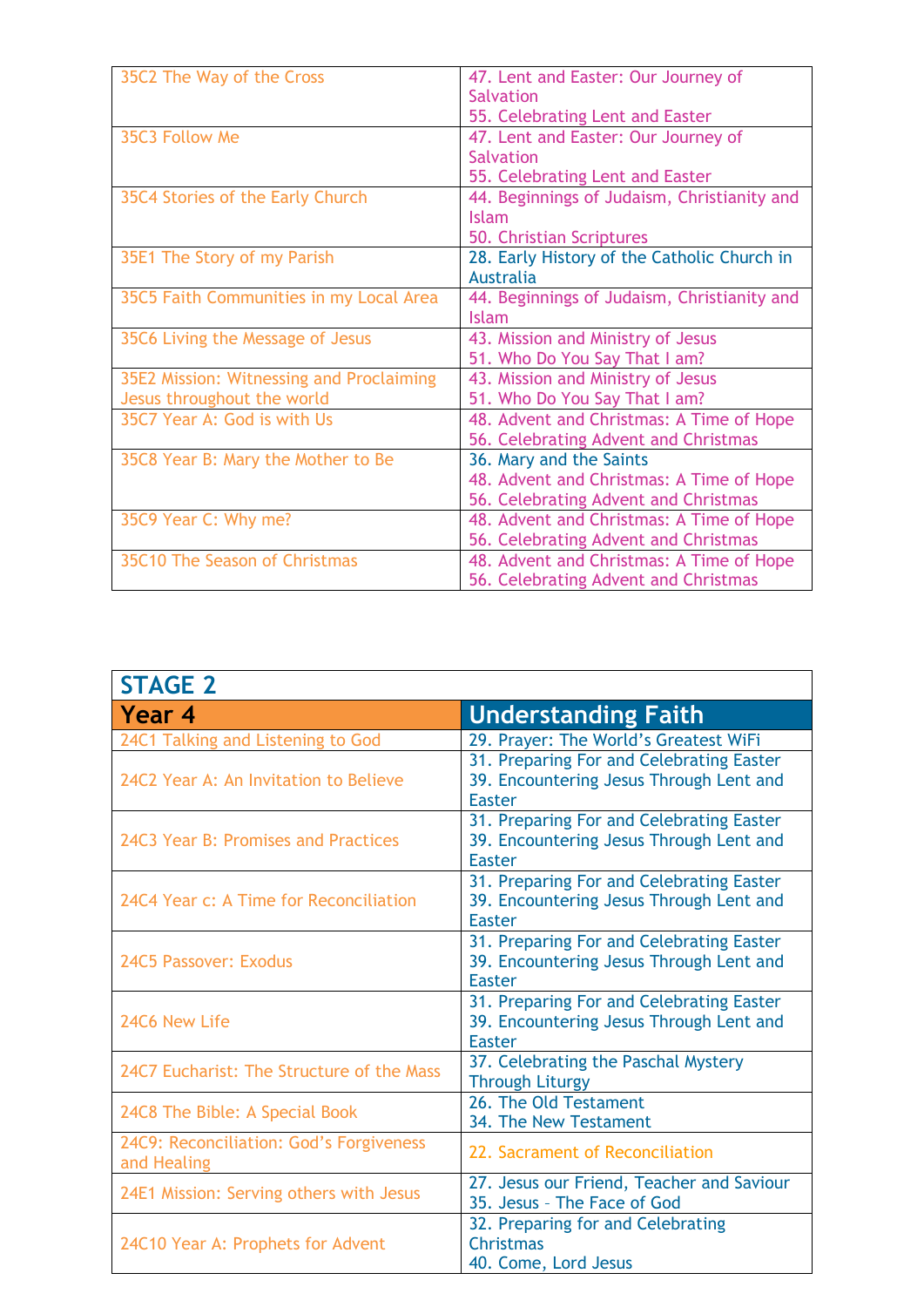|                                         | 32. Preparing for and Celebrating                               |
|-----------------------------------------|-----------------------------------------------------------------|
| 24C11 Year B: Be a Joyful Messenger     | <b>Christmas</b><br>40. Come, Lord Jesus                        |
|                                         | 32. Preparing for and Celebrating                               |
| 24C12 Year C: Prepare                   | <b>Christmas</b>                                                |
|                                         | 40. Come, Lord Jesus                                            |
| 24C13 A Time to Gather                  | 32. Preparing for and Celebrating<br><b>Christmas</b>           |
|                                         | 40. Come, Lord Jesus                                            |
| Year 3                                  | <b>Understanding Faith</b>                                      |
| 23C1 Jesus Shares his Gifts             | 27. Jesus our Friend, Teacher and Saviour                       |
|                                         | 33. Living God's Values                                         |
|                                         | 35. Jesus - The Face of God                                     |
| 23C2 Reaching Out                       | 31. Preparing For and Celebrating Easter                        |
|                                         | 39. Encountering Jesus Through Lent and                         |
| 23C3 Journeying with Jesus              | <b>Easter</b><br>31. Preparing For and Celebrating Easter       |
|                                         | 39. Encountering Jesus Through Lent and                         |
|                                         | <b>Easter</b>                                                   |
| 23C4 The Journey to Emmaus              | 31. Preparing For and Celebrating Easter                        |
|                                         | 39. Encountering Jesus Through Lent and                         |
|                                         | <b>Easter</b>                                                   |
| 23C5 Sacraments of Initiation           | 14. Baptism                                                     |
|                                         | 30. Sacrament of the Eucharist<br>38. Sacrament of Confirmation |
| 23C6 Mary: A Women of Faith             | 36. Mary and the Saints                                         |
| 23C7 Caring for God's Wondrous Creation | 41. God's Marvellous Creation                                   |
| 23E1 Mission: Reaching out with Jesus   | 27. Jesus our Friend, Teacher and Saviour                       |
|                                         | 35. Jesus - The Face of God                                     |
| <b>23C8 Making Promises</b>             | 32. Preparing for and Celebrating                               |
|                                         | <b>Christmas</b>                                                |
| 23C9 The Promise Comes True             | 40. Come, Lord Jesus                                            |
|                                         | 32. Preparing for and Celebrating<br><b>Christmas</b>           |
|                                         | 40. Come, Lord Jesus                                            |
| 23E1 The Nativity Tree                  | 32. Preparing for and Celebrating                               |
|                                         | <b>Christmas</b>                                                |
|                                         | 40. Come, Lord Jesus                                            |

| <b>STAGE 2</b>           |                                                                                       |
|--------------------------|---------------------------------------------------------------------------------------|
| Year 2                   | <b>Understanding Faith</b>                                                            |
| 12C1 Jesus helps me Love | 11. Meeting Jesus<br>19. Following Jesus                                              |
| 12C2 Being Alone         | 15. Journey to New Life<br>23. Ash Wednesday to Pentecost: The<br><b>Easter Story</b> |
| 12C3 Never Alone         | 15. Journey to New Life<br>23. Ash Wednesday to Pentecost: The<br><b>Easter Story</b> |
| 12C4 Jesus is With Us    | 15. Journey to New Life<br>23. Ash Wednesday to Pentecost: The<br><b>Easter Story</b> |
| 12C5 The Pentecost Story | 15. Journey to New Life<br>23. Ash Wednesday to Pentecost: The<br><b>Easter Story</b> |